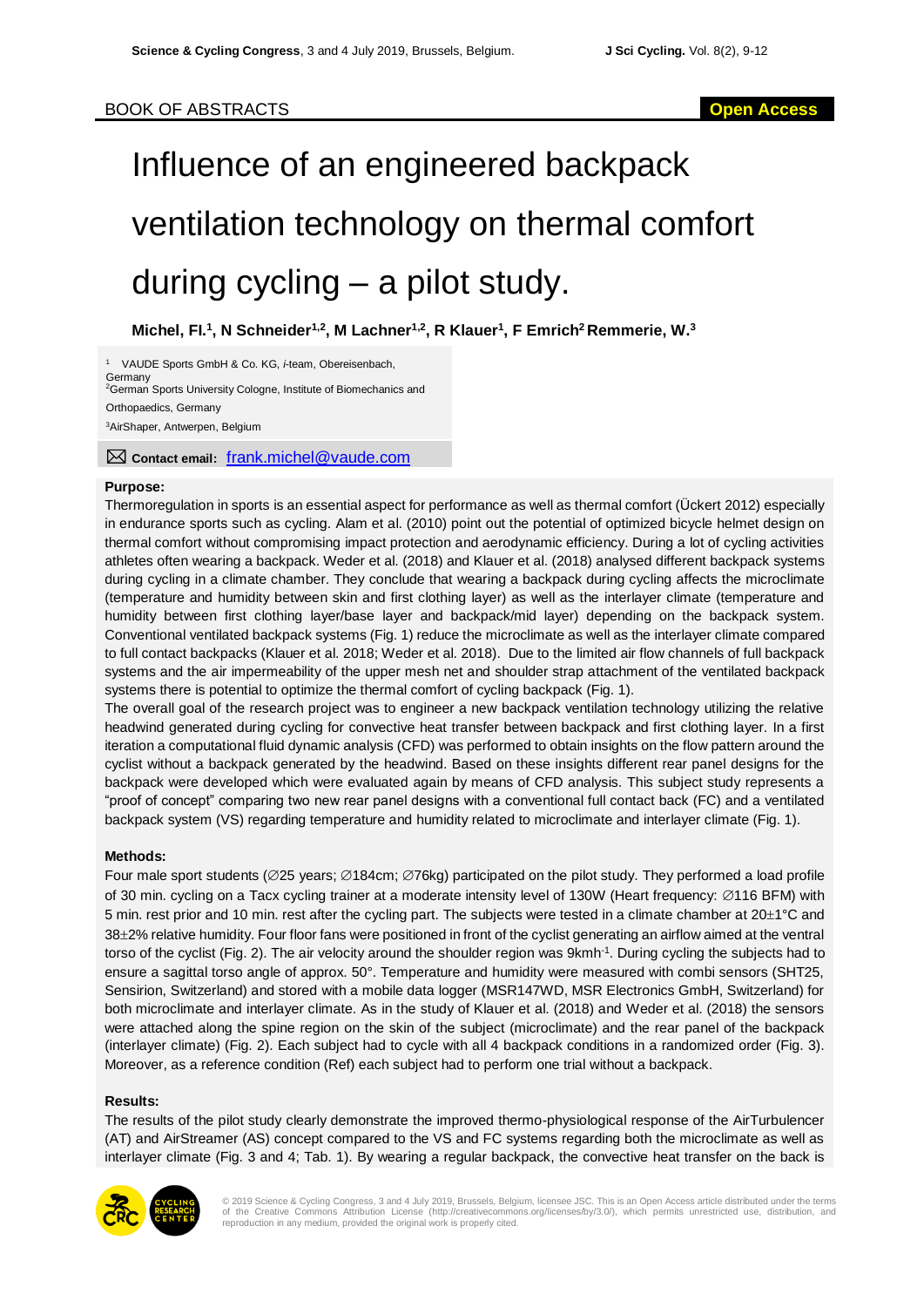limited. The conventional VS system enhances the convective heat transfer compared to a regular backpack system. However, the AS and AT prototypes feature a further decrease in temperature and relative humidity compared to VS. This is valid for both the microclimate and the interlayer climate respectively. The data points to a slightly better convective heat transfer for the AT compared to the AS concept. Besides, the results show a correlation between micro and interlayer climate. The temperature as well as the relative humidity decreases from the micro climate to the interlayer climate.

#### **Conclusion:**

Unfortunately, there is only little research about the influence of backpack wearing during cycling on the thermal comfort done. Klauer et al. (2018) applied a similar study setup and investigated similar test conditions (Ref, FC, VS). However, the exercise intensity was slightly higher, and they did not use fans to generate headwind. The temperatures of the microclimate for the FC and VS condition are slightly higher in the study done by Klauer et al. (2018) compared to the present data. This can lead to the assumption that the headwind - depending on the backpack design - really affects the convective heat transfer during cycling. That would confirm the finding by Defraeye et al. (2011) who demonstrated based on CFD analysis that headwind affects the convective heat transfer during cycling. Independently, the studies done by Klauer et al. (2018) and Weder et al. (2018) as well as the present results could demonstrate that backpack design can influence the microclimate as well as the interlayer climate during cycling with a backpack.

The results of the pilot study clearly illustrate the potential of the two newly developed rear panel designs (AS and AT) to improve the convective heat transfer during cycling. Depending on the backpack design the headwind during cycling can be used to enhance the thermal comfort of athletes. The next step within this research project involves a wind tunnel study applying a similar test setup but with more subjects to confirm the findings of the pilot study.



**Figure 1.** Left side: Ventilated backpack system with mesh net; Right side: Full contact backpack systems with limited air vent channels (blue arrows display possible air flows)



**Figure 2.** Left side: Test setup with 4 floor fans aligned with frontal upper torso; Right side: Sensor position on the back and the backpack



Figure 3. Rear panels of the tested backpack conditions; Left to right: Ventilated system (VS), full contact system (FC), AirTurbulencer concept (AT), AirStreamer concept (AS)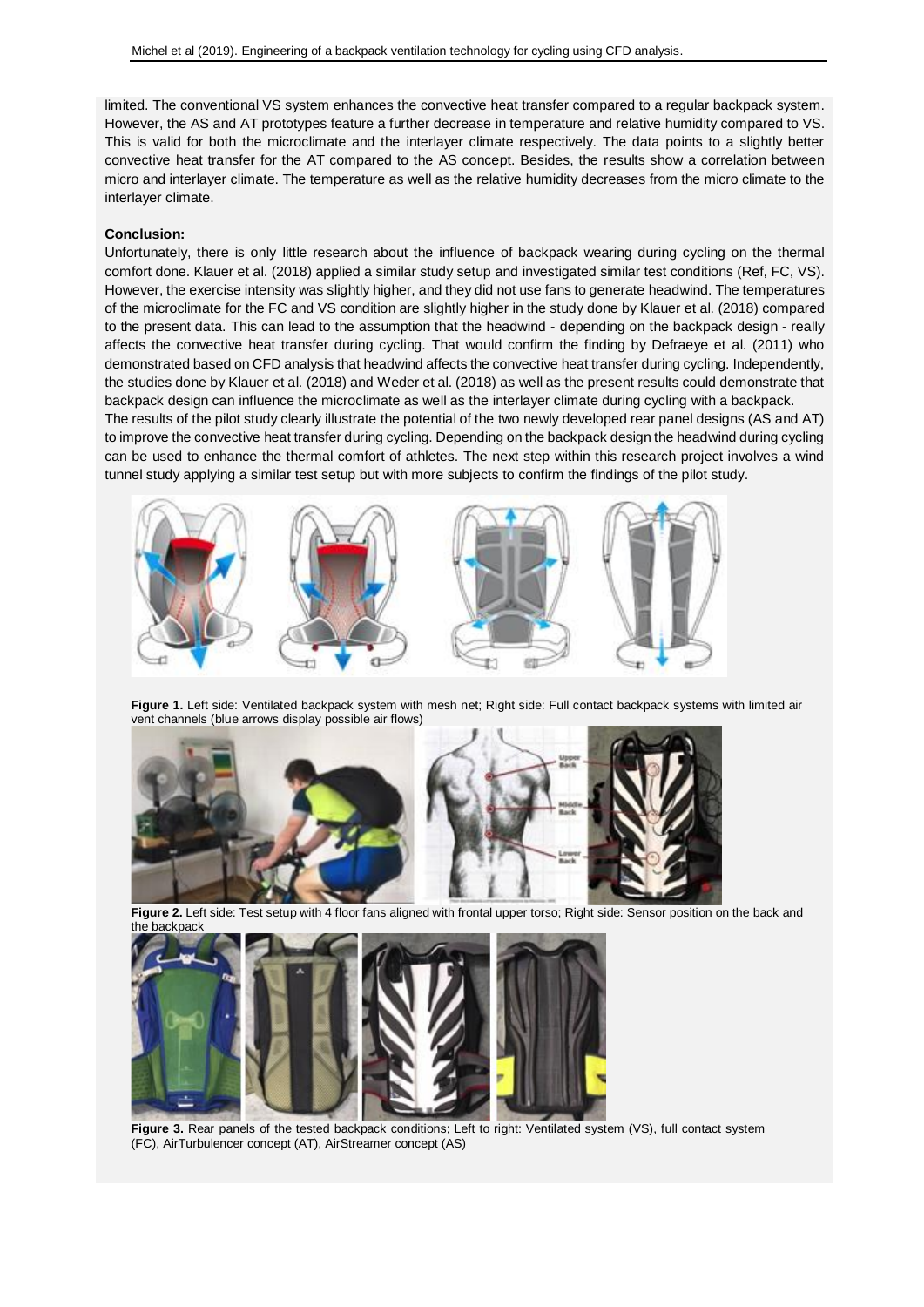

**Figure 4.** Microclimate - temperature; average of 3 back sensors and all 4 subjects (grey coloured area illustrates rest prior and after cycling.



**Figure 2.** Microclimate - relative humidity; average of 3 back sensors and all 4 subjects (grey coloured area illustrates rest prior and after cycling)

| Micro-            | relative Humidity [%] |                  |                   | Temperature [°C] |                  |                   |
|-------------------|-----------------------|------------------|-------------------|------------------|------------------|-------------------|
| climate           | 5 <sub>min</sub>      | <b>⊘29-34min</b> | <b>Difference</b> | 5 <sub>min</sub> | <b>⊘29-34min</b> | <b>Difference</b> |
| Ref               | 34,6                  | 69,0             | 34,4              | 29,6             | 28,0             | $-1,6$            |
| <b>FC</b>         | 46,6                  | 87,7             | 41,1              | 33,3             | 35,4             | 2,1               |
| <b>VS</b>         | 40,4                  | 77,5             | 37,1              | 33,2             | 33,7             | 0,5               |
| <b>AT</b>         | 32,5                  | 67,9             | 35,4              | 31,8             | 30,2             | $-1,6$            |
| <b>AS</b>         | 37,1                  | 74,2             | 37,1              | 31,9             | 31.0             | $-0,9$            |
| <b>Interlayer</b> | relative Humidity [%] |                  |                   | Temperature [°C] |                  |                   |
| <b>Climate</b>    | 5 <sub>min</sub>      | <b>⊘29-34min</b> | <b>Difference</b> | 5 <sub>min</sub> | <b>⊘29-34min</b> | <b>Difference</b> |
| <b>FC</b>         | 46,7                  | 69,2             | 22,5              | 27,1             | 29,7             | 2,6               |
| <b>VS</b>         | 36,2                  | 57,9             | 21,7              | 26,0             | 27,0             | 1,0               |
| AT                | 37,3                  | 42,9             | 5,6               | 23,8             | 22,8             | $-1,0$            |
| AS                | 38,1                  | 46,4             | 8,3               | 23,4             | 23,3             | $-0,1$            |

|        |                       | Table 1. Selected averaged values (n=4 of all three sensors) derived from the graphs for microclimate and interlayer climate |
|--------|-----------------------|------------------------------------------------------------------------------------------------------------------------------|
| Micro- | relative Humidity [%] | Temperature [°C]                                                                                                             |

**Figure 3.** Rear panels of the tested backpack conditions; Left to right: Ventilated system (VS), full contact system

### **References:**

- 1. Alam F, Chowdhury H, Elmir Z, Sayogo A, Love J, Subic A (2010) An experimental study of thermal comfort and aerodynamic efficiency of recreational and racing bicycle helmets. Procedia Engineering. 2(2):2413-2418.
- 2. Defraeye T, Blocken B, Koninckx E, Hespel P, Carmeliet (2011) J. Computational fluid dynamics analysis of drag and convective heat transfer of individual body segments for different cyclist positions. J Biomech 44(9):1695-701.
- 3. Klauer R, Michel FI (2018) Thermo-physiological research of micro and interlayer climate during cycling Influence of two different backpack systems. In M Murphy, C Boreham, G De Vito, E Tsolakidis (Eds.), Book of Abstracts of the 23rd Annual Congress of the European College of Sport Science (203-204). Dublin: European College of Sport Science (ECSS), Ireland.